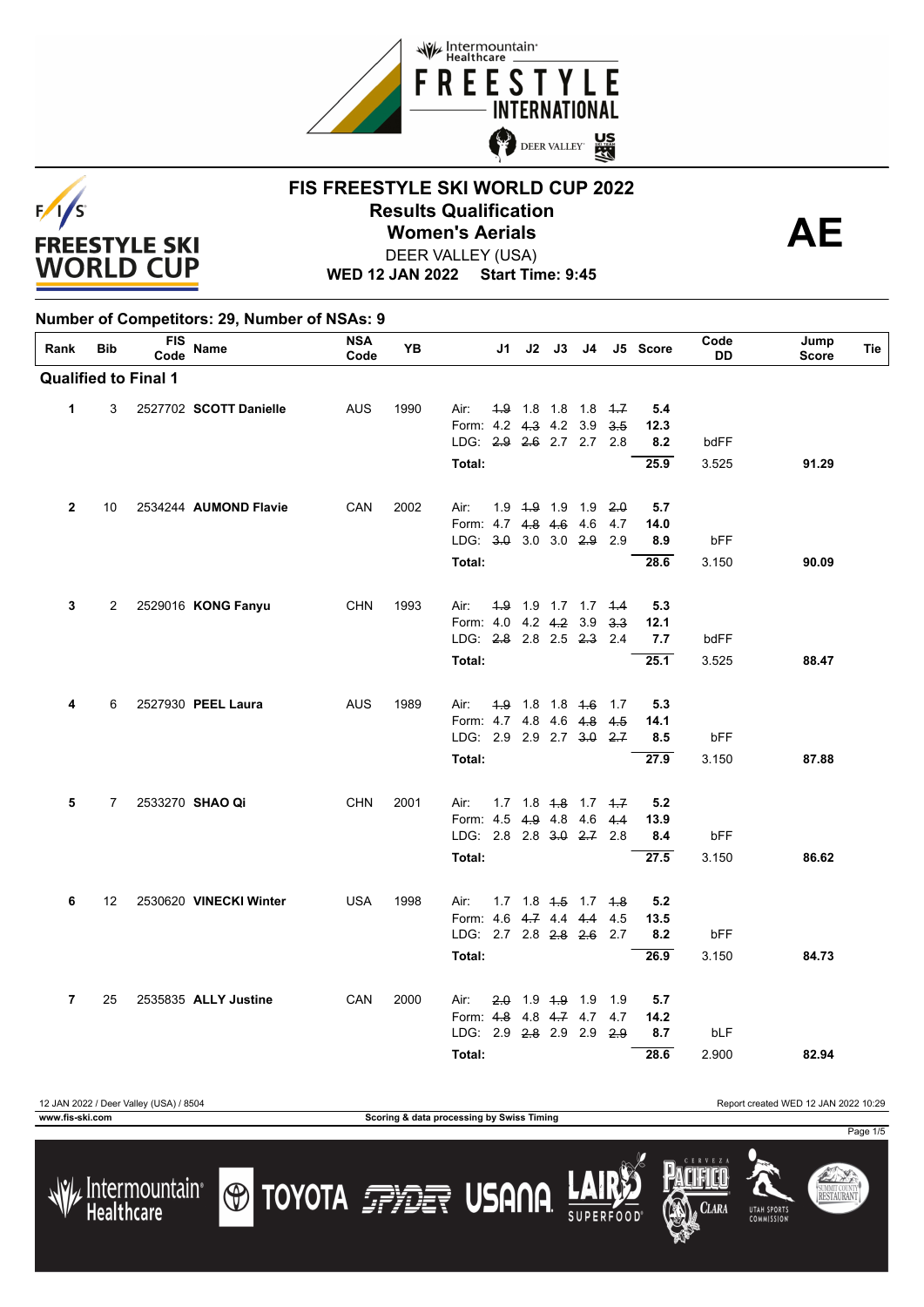



**WED 12 JAN 2022 Start Time: 9:45** DEER VALLEY (USA)

| Rank                 | Bib | <b>FIS</b><br>Code | Name                  | <b>NSA</b><br>Code | YB   |                                   | J1 | J2                | J3 | J4                             |     | J5 Score    | Code<br>DD | Jump<br>Score | Tie             |
|----------------------|-----|--------------------|-----------------------|--------------------|------|-----------------------------------|----|-------------------|----|--------------------------------|-----|-------------|------------|---------------|-----------------|
| 8                    | 11  |                    | 2534233 KUHN Kaila    | <b>USA</b>         | 2003 | Air:                              |    | $1.7$ $1.9$ $1.6$ |    | 1.7                            | 1.7 | 5.1         |            |               |                 |
|                      |     |                    |                       |                    |      | Form: 4.3 4.8 4.4 4.2             |    |                   |    |                                | 4.4 | 13.1        |            |               |                 |
|                      |     |                    |                       |                    |      | LDG: 2.7 2.6 2.7 2.6              |    |                   |    |                                | 2.6 | 7.9         | bFF        |               |                 |
|                      |     |                    |                       |                    |      | Total:                            |    |                   |    |                                |     | 26.1        | 3.150      | 82.21         |                 |
| 9                    | 15  |                    | 2535261 DERUGO Anna   | <b>BLR</b>         | 2003 | Air:                              |    |                   |    | 4.8 1.7 4.7 1.7 1.7            |     | 5.1         |            |               |                 |
|                      |     |                    |                       |                    |      | Form: 4.5 4.3 4.3 4.1             |    |                   |    |                                | 4.1 | 12.7        |            |               |                 |
|                      |     |                    |                       |                    |      | LDG: 2.8 2.7 2.6 2.7 2.7          |    |                   |    |                                |     | 8.1         | bFF        |               |                 |
|                      |     |                    |                       |                    |      | Total:                            |    |                   |    |                                |     | 25.9        | 3.150      | 81.58         |                 |
| 10                   | 14  |                    | 2528844 KALMURZAYEVA  | <b>KAZ</b>         | 1995 | Air:                              |    |                   |    | 1.8 1.9 <del>1.9</del> 1.7 4.6 |     | 5.4         |            |               |                 |
|                      |     |                    | Akmarzhan             |                    |      | Form: 4.1 4.2 4.3 4.0             |    |                   |    |                                | 4.1 | 12.4        |            |               |                 |
|                      |     |                    |                       |                    |      | LDG: 2.2 2.1 2.1 4.8              |    |                   |    |                                | 2.0 | 6.2         | bLTT       |               |                 |
|                      |     |                    |                       |                    |      | Total:                            |    |                   |    |                                |     | 24.0        | 3.392      | 81.40         |                 |
| 11                   | 16  |                    | 2485033 HUSKOVA Hanna | <b>BLR</b>         | 1992 | Air:                              |    |                   |    | $1.7$ $1.8$ $1.8$ $1.7$ $1.6$  |     | 5.2         |            |               |                 |
|                      |     |                    |                       |                    |      | Form: 4.1 4.5 4.4 4.2             |    |                   |    |                                | 3.9 | 12.7        |            |               |                 |
|                      |     |                    |                       |                    |      | LDG: 2.8 2.7 2.6 2.6 2.6          |    |                   |    |                                |     | 7.9         | bFF        |               |                 |
|                      |     |                    |                       |                    |      | Total:                            |    |                   |    |                                |     | 25.8        | 3.150      | 81.27         |                 |
|                      |     |                    |                       |                    |      |                                   |    |                   |    |                                |     |             |            |               |                 |
| 12                   | 22  | 2531966 XU Nuo     |                       | <b>CHN</b>         | 1996 | Air:<br>Form: 4.1 4.7 4.3 4.5 4.3 |    |                   |    | 1.5 4.9 1.6 1.7 4.4            |     | 4.8<br>13.1 |            |               |                 |
|                      |     |                    |                       |                    |      | LDG: 2.6 2.5 2.4 2.6 2.5          |    |                   |    |                                |     | 7.6         | bFF        |               |                 |
|                      |     |                    |                       |                    |      | Total:                            |    |                   |    |                                |     | 25.5        | 3.150      | 80.32         | 17 <sub>c</sub> |
| <b>Not Qualified</b> |     |                    |                       |                    |      |                                   |    |                   |    |                                |     |             |            |               |                 |
|                      |     |                    |                       |                    |      |                                   |    |                   |    |                                |     |             |            |               |                 |
| 13                   | 17  |                    | 2534518 ASH Gabi      | <b>AUS</b>         | 1998 | Air:                              |    |                   |    | 1.7 4.8 1.7 1.8 4.5            |     | 5.2         |            |               |                 |
|                      |     |                    |                       |                    |      | Form: 4.0 4.6 4.0 4.4             |    |                   |    |                                | 3.9 | 12.4        |            |               |                 |
|                      |     |                    |                       |                    |      | LDG: 2.7 2.6 2.5 2.6 2.7          |    |                   |    |                                |     | 7.9         | bFF        |               |                 |
|                      |     |                    |                       |                    |      | Total:                            |    |                   |    |                                |     | 25.5        | 3.150      | 80.32         | 17.6            |
| 14                   | 9   |                    | 2532659 WEISS Emma    | <b>GER</b>         | 2000 | Air:                              |    |                   |    | <del>1.5</del> 4.8 1.7 1.6 1.5 |     | 4.8         |            |               |                 |
|                      |     |                    |                       |                    |      | Form: 4.0 4.5 4.5 4.0             |    |                   |    |                                | 4.2 | 12.7        |            |               |                 |
|                      |     |                    |                       |                    |      | LDG: 2.4 2.7 2.6 2.6 2.5          |    |                   |    |                                |     | 7.7         | bFF        |               |                 |
|                      |     |                    |                       |                    |      | Total:                            |    |                   |    |                                |     | 25.2        | 3.150      | 79.38         |                 |

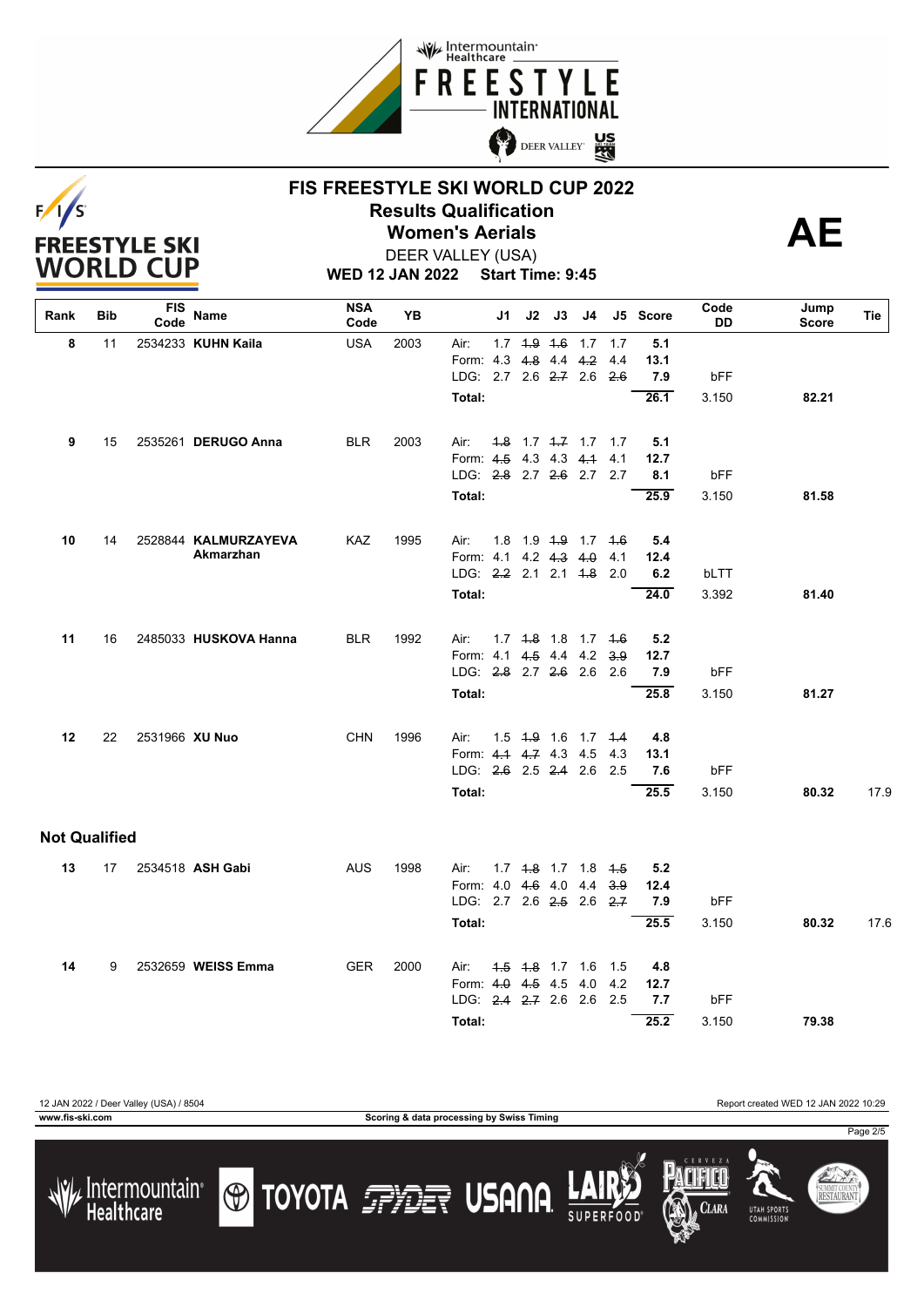





DEER VALLEY (USA)

**WED 12 JAN 2022 Start Time: 9:45**

| Rank | Bib | FIS<br>Code | Name                       | <b>NSA</b><br>Code | YB   | J1                            | J2                           | J3                            | J4  |            | J5 Score    | Code<br>DD | Jump<br>Score | Tie  |
|------|-----|-------------|----------------------------|--------------------|------|-------------------------------|------------------------------|-------------------------------|-----|------------|-------------|------------|---------------|------|
| 15   | 30  |             | 2531434 NICK Megan         | <b>USA</b>         | 1996 | Air:                          | $4.5$ 1.6 $4.8$ 1.7          |                               |     | 1.6        | 4.9         |            |               |      |
|      |     |             |                            |                    |      | Form: 4.3 4.0 3.8 4.0         |                              |                               |     | 4.2        | 12.2        |            |               |      |
|      |     |             |                            |                    |      | LDG: 2.7 2.5 2.6 2.6          |                              |                               |     | 2.7        | 7.9         | bFF        |               |      |
|      |     |             |                            |                    |      | Total:                        |                              |                               |     |            | 25.0        | 3.150      | 78.75         |      |
| 16   | 20  |             | 2535437 ANDRYIANAVA        | <b>BLR</b>         | 2004 | Air:<br>1.6                   |                              | $1.6$ $1.7$ $1.6$             |     | 1.6        | 4.8         |            |               |      |
|      |     |             | Anastasiya                 |                    |      | Form: 4.0 4.1 4.2 3.9         |                              |                               |     | 4.0        | 12.1        |            |               |      |
|      |     |             |                            |                    |      | LDG: 2.6 2.5 2.7 2.6          |                              |                               |     | 2.6        | 7.8         | bFF        |               |      |
|      |     |             |                            |                    |      | Total:                        |                              |                               |     |            | 24.7        | 3.150      | 77.80         |      |
| 17   | 19  |             | 2534040 ELLIOTT Karenna    | <b>USA</b>         | 2000 | Air:                          | 4.6 1.6 1.7 1.6 4.7          |                               |     |            | 4.9         |            |               |      |
|      |     |             |                            |                    |      | Form: 4.1 4.3 4.3             |                              |                               | 3.9 | 4.4        | 12.7        |            |               |      |
|      |     |             |                            |                    |      | LDG: 2.3 2.4 2.1 2.3          |                              |                               |     | 20         | 6.7         | bFF        |               |      |
|      |     |             |                            |                    |      | Total:                        |                              |                               |     |            | 24.3        | 3.150      | 76.54         |      |
| 18   | 8   |             | 2484885 POLYUK Olga        | <b>UKR</b>         | 1987 | Air:                          | $1.5$ 4.4 4.6 1.6            |                               |     | 1.5        | 4.6         |            |               |      |
|      |     |             |                            |                    |      | Form: 4.0 4.2 4.0 4.2 4.0     |                              |                               |     |            | 12.2        |            |               |      |
|      |     |             |                            |                    |      | LDG: 2.4 2.3 2.4 2.6          |                              |                               |     | 2.6        | 7.4         | bFF        |               |      |
|      |     |             |                            |                    |      | Total:                        |                              |                               |     |            | 24.2        | 3.150      | 76.23         |      |
|      |     |             |                            |                    |      |                               |                              |                               |     |            |             |            |               |      |
| 19   | 24  |             | 2526863 CALDWELL Ashley    | <b>USA</b>         | 1993 | Air:<br>Form: 3.4 3.9 2.9 3.8 | $4.4$ 1.6 1.6 $4.7$          |                               |     | 1.5<br>3.5 | 4.7         |            |               |      |
|      |     |             |                            |                    |      | LDG:                          | $1.8$ 2.0 <del>2.1</del> 4.5 |                               |     | 1.9        | 10.7<br>5.7 | bFdF       |               |      |
|      |     |             |                            |                    |      |                               |                              |                               |     |            |             |            |               |      |
|      |     |             |                            |                    |      | Total:                        |                              |                               |     |            | 21.1        | 3.525      | 74.37         |      |
| 20   | 4   |             | 2528319 NOVOSAD Anastasiya | <b>UKR</b>         | 1993 | Air:                          | 4.6 1.6 1.6 1.6 4.4          |                               |     |            | 4.8         |            |               |      |
|      |     |             |                            |                    |      | Form: 4.2 4.4 4.0 4.4         |                              |                               |     | 3.6        | 12.6        |            |               |      |
|      |     |             |                            |                    |      | LDG: 4.8 2.2 2.1 2.4 1.9      |                              |                               |     |            | 6.2         | bFF        |               |      |
|      |     |             |                            |                    |      | Total:                        |                              |                               |     |            | 23.6        | 3.150      | 74.34         | 17.4 |
| 21   | 23  |             | 2531594 ZHOLDAS Ayana      | KAZ                | 2001 | Air:<br>1.6                   |                              | $1.7$ $1.7$ $1.7$ $1.7$ $1.5$ |     |            | 5.0         |            |               |      |
|      |     |             |                            |                    |      | Form: 4.1 4.4 4.1 3.7 3.7     |                              |                               |     |            | 11.9        |            |               |      |
|      |     |             |                            |                    |      | LDG: 2.2 2.3 2.3 2.2 2.4      |                              |                               |     |            | 6.7         | bFF        |               |      |
|      |     |             |                            |                    |      | Total:                        |                              |                               |     |            | 23.6        | 3.150      | 74.34         | 16.9 |

/ Intermountain<br>Healthcare

**www.fis-ski.com Scoring & data processing by Swiss Timing**







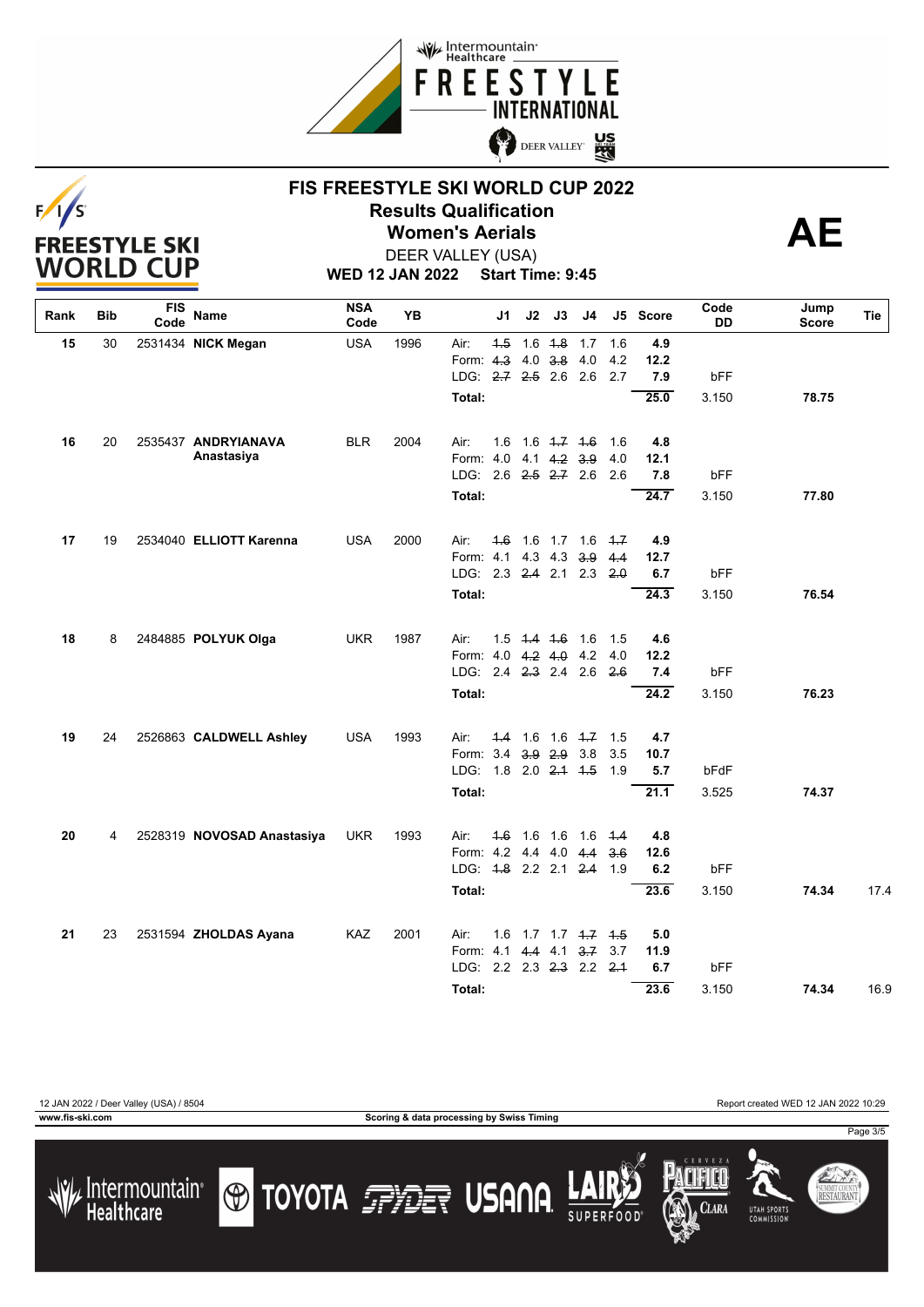





DEER VALLEY (USA)

**WED 12 JAN 2022 Start Time: 9:45**

| Rank | Bib         | <b>FIS</b><br>Code | Name                      | <b>NSA</b><br>Code | YB   |                                           | J1  | J2                    | J3          | J4                      |            | J5 Score    | Code<br>DD | Jump<br>Score | Tie |
|------|-------------|--------------------|---------------------------|--------------------|------|-------------------------------------------|-----|-----------------------|-------------|-------------------------|------------|-------------|------------|---------------|-----|
| 22   | 13          |                    | 2533871 WILLCOX Abbey     | <b>AUS</b>         | 1996 | Air:                                      |     |                       |             | $1.7$ $4.8$ $1.7$ $1.7$ | 4.6        | 5.1         |            |               |     |
|      |             |                    |                           |                    |      | Form: 4.3                                 |     |                       | 4.6 4.3 4.4 |                         | 4.1        | 12.7        |            |               |     |
|      |             |                    |                           |                    |      | LDG: 1.7 1.7 4.7 4.5                      |     |                       |             |                         | 1.6        | 5.0         | bFF        |               |     |
|      |             |                    |                           |                    |      | Total:                                    |     |                       |             |                         |            | 22.8        | 3.150      | 71.82         |     |
| 23   | 18          |                    | 2532192 BOUDREAU-GUERTIN  | CAN                | 1999 | Air:                                      |     | $-1.7$ $-1.9$ 1.8 1.8 |             |                         | 1.9        | 5.5         |            |               |     |
|      |             |                    | Naomy                     |                    |      | Form: 4.5 4.7 4.4 4.6                     |     |                       |             |                         | 4.6        | 13.7        |            |               |     |
|      |             |                    |                           |                    |      | LDG: 2.6 2.8 2.5 2.5                      |     |                       |             |                         | 2.6        | 7.7         | bLL        |               |     |
|      |             |                    |                           |                    |      | Total:                                    |     |                       |             |                         |            | 26.9        | 2.650      | 71.28         |     |
| 24   | 28          |                    | 2533610 BAER Alexandra    | SUI                | 2002 | Air:                                      |     |                       |             | $1.8$ $4.7$ $1.8$ $4.9$ | 1.7        | 5.3         |            |               |     |
|      |             |                    |                           |                    |      | Form: 4.4 4.7 4.5 4.7                     |     |                       |             |                         | 4.5        | 13.7        |            |               |     |
|      |             |                    |                           |                    |      | LDG 2.6 2.6 2.4 2.7                       |     |                       |             |                         | 2.7        | 7.9         | bLT        |               |     |
|      |             |                    |                           |                    |      | Total:                                    |     |                       |             |                         |            | 26.9        | 2.600      | 69.94         |     |
| 25   | 21          |                    | 2534499 BRYKINA Anhelina  | <b>UKR</b>         | 2004 | Air:                                      | 1.5 |                       |             | $1.6$ $4.7$ $1.7$ $4.5$ |            | 4.8         |            |               |     |
|      |             |                    |                           |                    |      | Form: 3.7 4.0 3.8 4.0                     |     |                       |             |                         | 4.3        | 11.8        |            |               |     |
|      |             |                    |                           |                    |      | LDG: 2.3 2.5 2.4 2.6                      |     |                       |             |                         | 2.4        | 7.3         | bFT        |               |     |
|      |             |                    |                           |                    |      | Total:                                    |     |                       |             |                         |            | 23.9        | 2.850      | 68.11         |     |
|      |             |                    |                           |                    |      |                                           |     |                       |             |                         |            |             |            |               |     |
| 26   | $\mathbf 1$ |                    | 2526230 XU Mengtao        | <b>CHN</b>         | 1990 | Air:                                      |     |                       |             | $4.6$ $4.8$ 1.7 1.7     | 1.6        | 5.0         |            |               |     |
|      |             |                    |                           |                    |      | Form: 3.6 3.8 3.5<br>LDG: 0.5 0.5 4.0 0.5 |     |                       |             | 3.5                     | 3.4<br>0.7 | 10.6<br>1.7 | bdFF       |               |     |
|      |             |                    |                           |                    |      |                                           |     |                       |             |                         |            |             |            |               |     |
|      |             |                    |                           |                    |      | Total:                                    |     |                       |             |                         |            | 17.3        | 3.525      | 60.98         |     |
| 27   | 5           |                    | 2529574 ALDABERGENOVA     | KAZ                | 1995 | Air:                                      | 1.6 |                       |             | $1.7$ $4.7$ $1.5$       | $+5$       | 4.8         |            |               |     |
|      |             |                    | <b>Zhanbota</b>           |                    |      | Form: 4.2 4.1 4.3 4.3                     |     |                       |             |                         | 4.0        | 12.6        |            |               |     |
|      |             |                    |                           |                    |      | LDG: 0.4 0.2 0.2 0.4                      |     |                       |             |                         | 0.4        | 1.0         | bFF        |               |     |
|      |             |                    |                           |                    |      | Total:                                    |     |                       |             |                         |            | 18.4        | 3.150      | 57.96         |     |
| 28   | 26          |                    | 2534497 HASIUK Anastasija | <b>UKR</b>         | 2004 | Air:                                      | 1.6 |                       |             | 1.6 <del>1.7</del> 1.7  | 4.6        | 4.9         |            |               |     |
|      |             |                    |                           |                    |      | Form: 3.9                                 |     | $4.2$ 4.0             |             | 4.2                     | 4.1        | 12.3        |            |               |     |
|      |             |                    |                           |                    |      | LDG: $0.8 + 0.8 + 0.8 + 0.8$              |     |                       |             |                         | 0.7        | 2.4         | bLF        |               |     |
|      |             |                    |                           |                    |      | Total:                                    |     |                       |             |                         |            | 19.6        | 2.900      | 56.84         |     |

12 JAN 2022 / Deer Valley (USA) / 8504 Report created WED 12 JAN 2022 10:29

**www.fis-ski.com Scoring & data processing by Swiss Timing**

**CLARA** 

**UTAH SPORT** 

Page 4/5

SUMMIT COUNTY<br>**RESTAURANT**